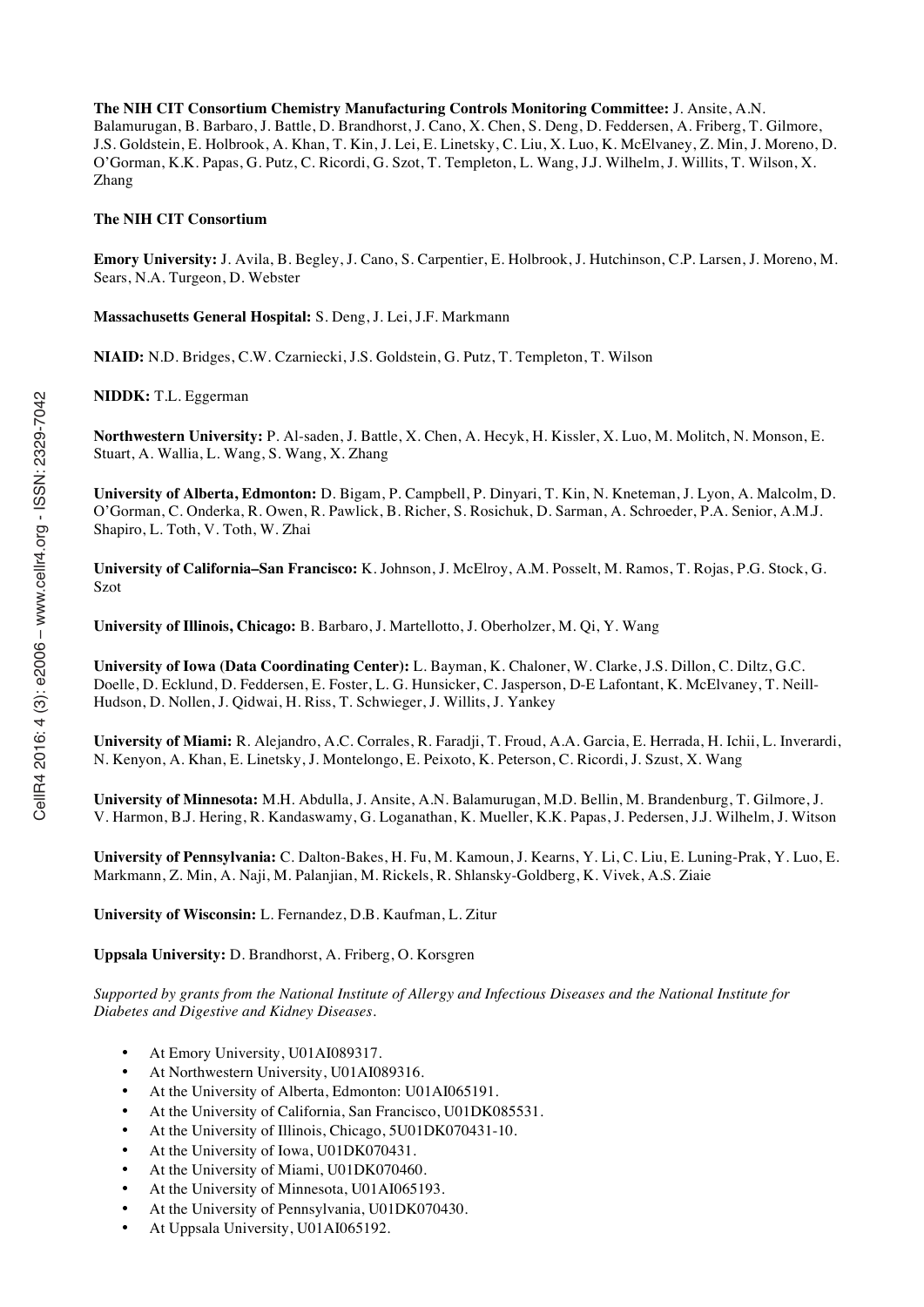*In addition, the study was supported by the following GCRC and CTSA awards:*

- At Emory University: UL1TR000454.
- At Northwestern University: 5UL1RR025741 and 8UL1TR000150.
- At the University of California, San Francisco, UL1TR000004.
- At the University of Illinois, Chicago, UL1TR000050.
- At the University of Miami: 1UL1TR000460.
- At the University of Minnesota: 5M01-RR000400 and UL1TR000114.
- At the University of Pennsylvania: UL1TR000003.

Address correspondence to: Camillo Ricordi MD, Chairman, CIT Steering Committee, ricordi@miami.edu

# **To cite this article**

*Raw Material Specification, Islet Gradient 1.037, Sterile – Standard Operating Procedure of the NIH Clinical Islet Transplantation Consortium*

CellR4 2016; 4 (3): e2006